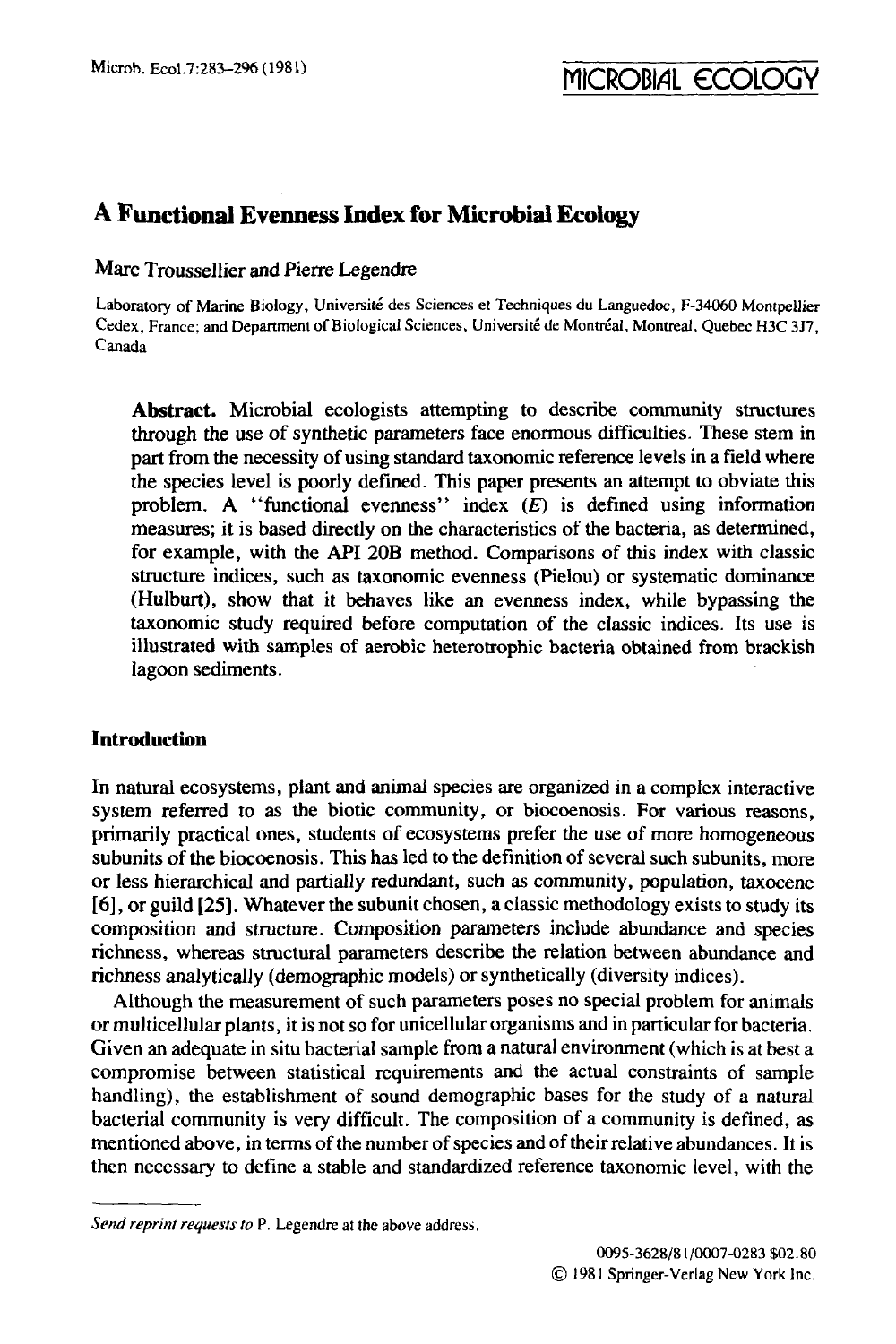same qualities of constancy and universality as the biological species of botanists and zoologists. To find such a reference level, bacteriologists may use two different taxonomic techniques: classic systematics or numerical taxonomy, with widely diverging conventions of data analysis, each limited by important but differing constraints. The chief advantages of numerical (phenetic) taxonomy include a more objective description of individuals through a standardized body of characters, and the simultaneous use of a large number of unweighted characters. On the other hand, classic systematics provides a universal system of nomenclature. In both cases, the species level is often arbitrarily defined; in any case, some researchers are beginning to doubt the .biological reality of bacterial species, due to their lack of genetic isolation [7, 27, 30].

For these reasons, and without advocating the biases due to the bacteriological technique of sample handling--quantitative and qualitative selection due to dilution and culture media, it may seem unjustified to compute even such simple structure parameters as diversity indices. It is, however, possible to try to bypass the delicate step of species recognition and still look for synthetic parameters with which to characterize bacterial communities. Indeed, the small size of bacterial organisms and their lack of morphological differentiation make it necessary to use other characters, physiological or metabolic, to describe individuals and eventually arrive at a classification or an identification. As a result, taxonomy is based on characters that describe the potential functions of bacteria grown on culture media, in tests designed to demonstrate their ability to use certain products in their metabolism (mainly the case in section 4 of Methods, hereafter) or to live under specified physical or chemical conditions, for instance as described by Hauxhurst et al. [ 15] and Martin and Bianchi [20]. Whey then, not use structural indices, based not on the distribution of individuals in a vector of taxonomic units, but rather on their distribution with reference to the various potential functions investigated? The main objective of the present paper is to define such an index, based on information theory. This new measure, computed on test bacteriological samples, is then compared with like parameters calculated from classic systematic and numerical taxonomic studies in order to ascertain its validity and interpretation.

#### **Materials and Methods**

### *1. A "Functional Evenness" Index*

According to Pielou [23], the specific diversity of a biologial collection depends on both "the number of species and the *evenness* with which the individuals are apportioned among them.'" In order to measure a synthetic structural parameter based directly on the metabolic functions and morphology of the strains, as was called for in the introduction, an *index of functional evenness* appropriate for binary data will be developed based on information theory. It is *called functional* because it is based on the set of potential functions that form the 27 characters listed in section 4: indeed, a positive reaction to a test shows that the bacterium has the enzymatic potential of using a given substrate, if present in the environment.

Since this index does not require a previous determination of species units, it does not contain information as to the "'number of species" component of diversity and can be best referred to, for the moment, as a measure of evenness. It is compared with a classic measure of evenness in order to ascertain this analogy.

For a data matrix of binary characters, such as the one describing each bacterial sample of the present study, Lance and Williams [18] have derived a measure of total information, which they used in a quite different context for numerical ecology studies. Their method is actually best suited for taxonomic rather than ecological studies [28].

The computation of total information is as follows (Fig. I). First, for each presence-absence character i, the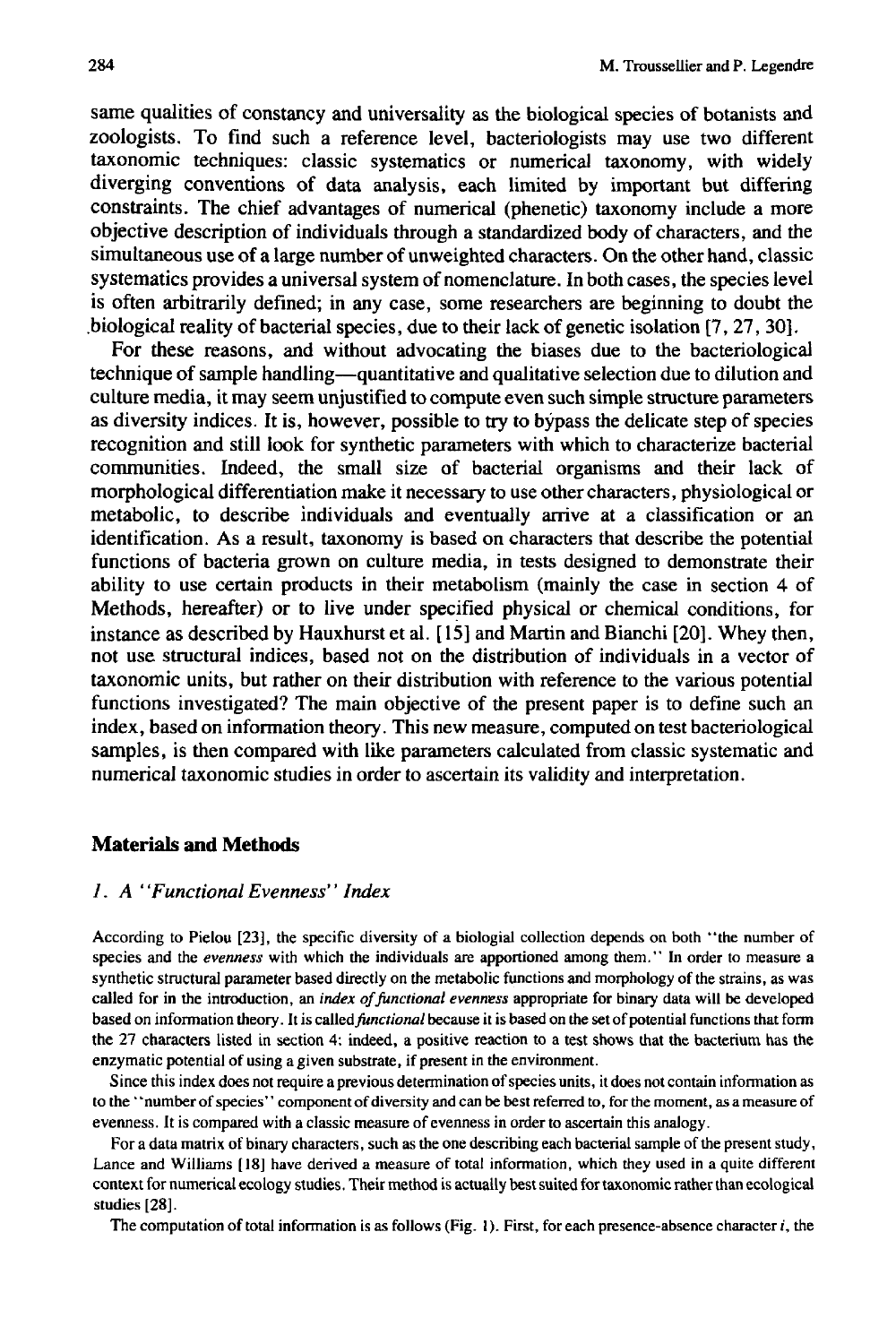

Fig. 1. Data matrix for  $E$ .

entrophy H (i) can be computed from its probability (relative frequency) of presence  $p_i$  and of absence  $(1 - p_i)$ through all the strains of the sample, using the formula

$$
H_i = -[p_i \log p_i + (1 - p_i) \log (1 - p_i)] \quad \text{for } 0 < p_i < 1.
$$

This is a direct application of Shannon's (26) entropy formula,  $H = -\Sigma p_i \log p_i$ , for a two-states character with relative frequencies  $p_i$  and  $(1 - p_i)$ . Considering that all the characters have the same weight, the total information of the sample is obtained by summing the various  $H_i$  obtained for each character:

$$
I = -\sum_{i=1}^{c} [p_i \log p_i + (1 - p_i) \log (1 - p_i)] \text{ for } 0 < p_i < 1.
$$

Here c, the number of binary characters, is 27 (below). If there are reasons to believe that different weights  $w_i$ have to be attributed to the various characters *i, the* formula could be written as

$$
I = -\sum_{i=1}^{c} w_i \left[ p_i \log p_i + (1 - p_i) \log (1 - p_i) \right] \left( \frac{1}{c} \sum_{i=1}^{c} w_i \right)
$$
  
for  $0 < p_i < 1$ .

The denominator in this equation is such that, when all the *wis are* equal to 1, this formula will reduce to the previous one. The *wis* could represent different degrees of chemical or biochemical activity. If the index is used in a different context, for instance, with data on presence or absence of various species--as in Williams et al.  $[32]$ ----pertaining to the same taxocene, the *w<sub>i</sub>s* could be made proportional to the biomass of each species or eventually to a measure of biological activity more appropriate to the specifics of the study.

In the original formula of Lance and Williams, this measure  $I$  was multiplied by  $n$ , the number of objects in the data matrix (corresponding to the number of strains in the data matrices described below); this information was pertinent to their computations. Here, however, we are interested only in measuring the information contained in the two vectors of probabilities  $p_i$  and  $(1 - p_i)$ , so that the number of strains is of no particular relevance. If it were included, it would be present in both the denominator and numerator of the equation of evenness (below), and so would cancel out. This formula will lead to a value of zero when all the strains of the sample are described in exactly the same way by the 27 binary characters; it has no superior limit since its value depends on the number of characters,  $c$ .

In order to standardize this coefficient between 0 and 1, that is, to make it independent of the number of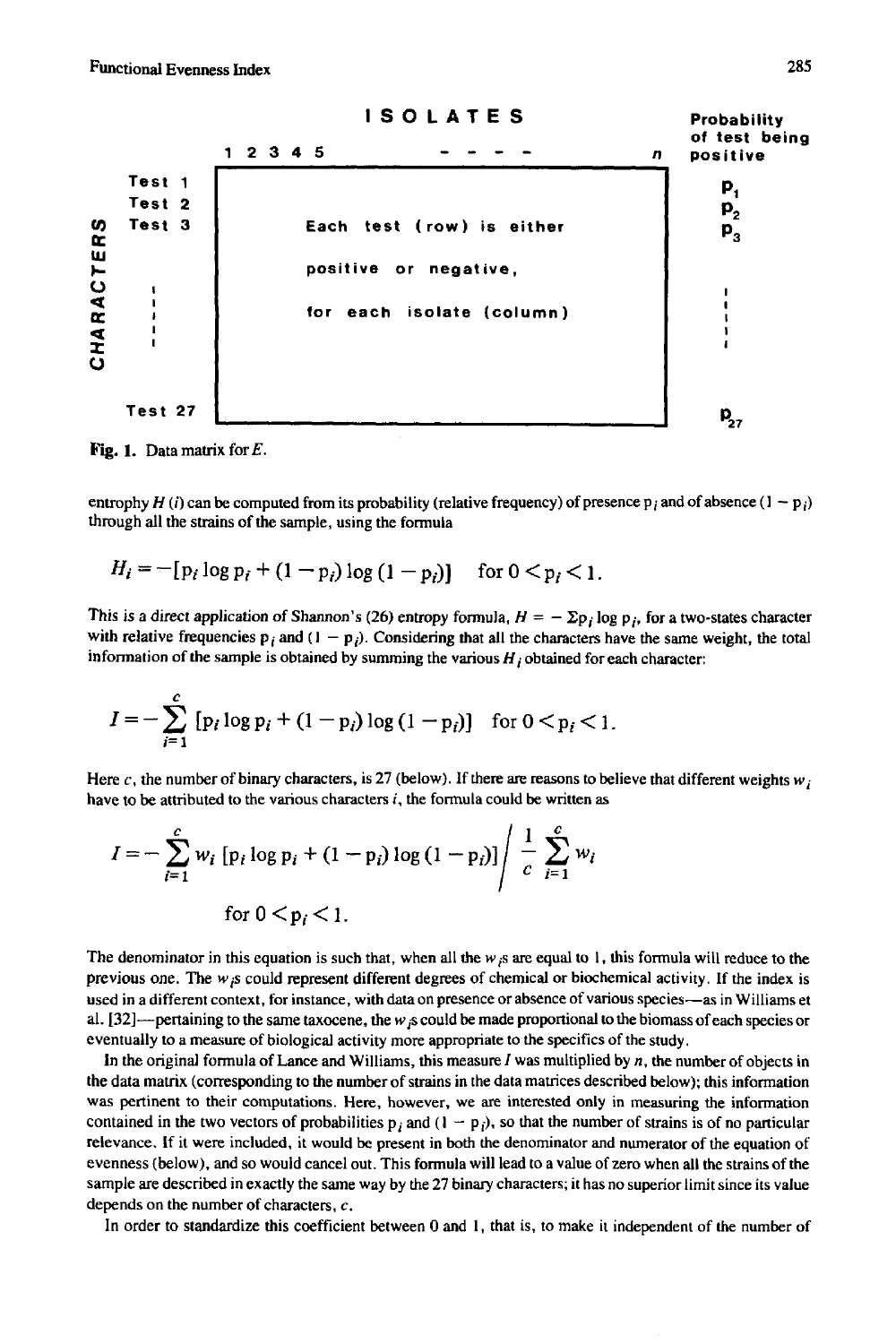characters, one may divide *l* by  $l_{max}$ , the maximum value which could be taken by *l*. By studying the limits of function *I*, or more simply by plotting  $H_i$  as a function of  $p_i$ , it can be shown that *I* is maximum when all the relative frequencies  $p_i$  are equal to 0,5. Consequently,

$$
I_{\max} = -\sum_{i=1}^{c} w_i \log 0, 5 / \frac{1}{c} \sum_{i=1}^{c} w_i = -c \log 0, 5
$$

The index of functional evenness sought is then

$$
E = \frac{I}{I_{\max}} = \frac{1}{c \log 0, 5} \sum_{i=1}^{c} \left[ p_i \log p_i + (1 - p_i) \log (1 - p_i) \right] \text{ for } 0 < p_i < 1,
$$

when all the *wis are* equal to one, which is the case in the example below. This formula is independent of the logarithmic base, as long as the same base is used in the numerator and the denominator. One cannot overlook the resemblance between this equation and the classic measure of biological evenness, summarized below.

The value provided by this index will be zero when all the strains in the sample are coded in the same way by the  $c$  binary characters (maximum functional evenness) and one when the probabilities of all the character states are  $0,5$ . When all the strains in the sample are described by different combinations of the c characters, a situation in which the classic evenness index  $J$  (below) is one,  $E$  should be close to maximum. The problem of computing the standard error of  $E$  is addressed in the Appendix.

#### *2. Numerical Taxonomy and Diversity Measures*

In order to compare the new index with a classic measure of evenness, taxonomic entities at about the species level had to be defined. Specific diversity and evenness could then be computed from their probability distribution.

As the systematics of environmental bacteria is poorly understood, available identification keys were not adequate in identifying the strains to the species level from the 27 characters available (below). Therefore, a numerical taxonomic procedure was designed and stricdy applied to each of the 34 samples (below), thereby identifying the strains to a reference taxonomic level, comparable for all the samples of this study. This level is hereafter referred to as the species-like level.

In each sample, similarity was computed between strains on the basis of the 27 binary characters, using the simple matching coefficient [29]. Although it would perhaps have been interesting to use several hundred characters as in some studies, 27 seem to suffice for the purpose of the present study [9, 14; P, H. A. Sneath, personal communication]. Agglomerative hierarchical clustering was performed on this similarity matrix by the weighted centroid method (WPGMC) [ 13], which is a space-conserving strategy [28]. Simultaneously, an ordination of the strains in a reduced space of principal coordinates [ 12] was computed from the same similarity matrix. In order to determine the most appropriate level of synthesis in the dendrogram representing the hierarchical clustering, the various levels of clustering were drawn, for 10 of the 34 samples, on the reduced-space ordination diagram of the strains. The similarity level of 95% was selected to become the species-like level for all 34 samples, since it was the most inclusive level which still respected the relative position of the strains in the reduced-space diagrams. This level consistently lies under the generic level determined by identification keys (below). Furthermore, the study of 55 strains obtained from four type culture collections, with the API 20B apparatus (see section 4) and the same method of numerical taxonomic analysis, showed [31 ] that the 95% level of similarity is satisfactory, in that it forms taxa very close to the species level of these international reference collections. The 90% level of similarity corresponded closely to the genus level.

From the probability distribution of the species-like entities in each sample, Shannon's [26] diversity index was computed, and from it the measure of taxonomic evenness J was obtained [22] through the formula

$$
J = H/H_{\text{max}}
$$
  
where  $H = -\sum_{i=1}^{m} p_i \log p_i$  for the *m* species *i*  
and  $H_{\text{max}} = \log m$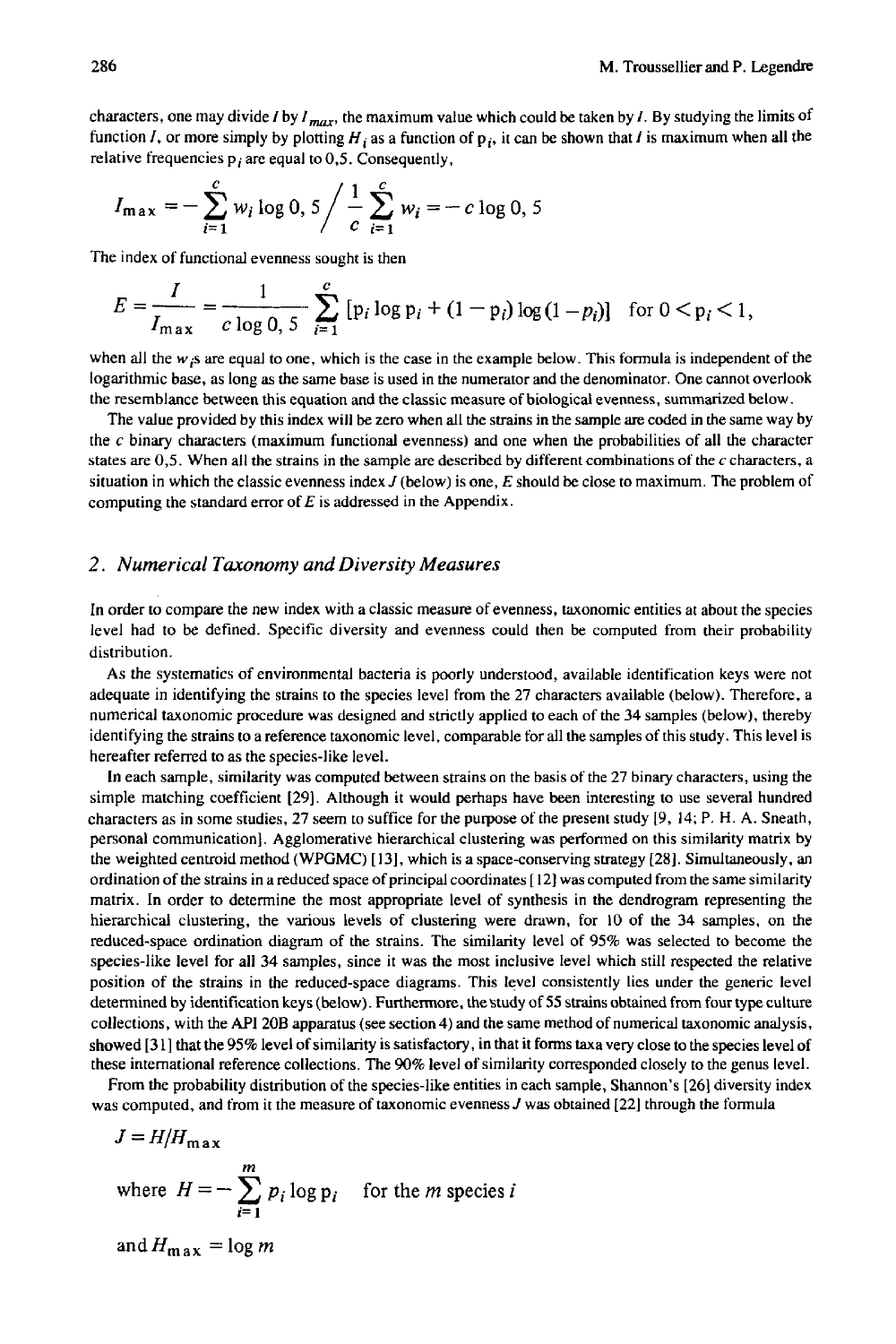Diversity studies are usually not based on a census of the total population; this is obviously the case with bacterial samples, mainly because of the selectivity of culture media. This does not invalidate the comparison of samples through such indices, as long as they have been handled in a comparable manner [17, 20].

#### *3. Dominance Index*

The 27 characters were used to identify each strain to the genus level using dichotomic keys [1, 5]. From the strain's probability distribution in the various genera, Hulburt's dominance index [ 16] was computed:

$$
d_2 = \mathbf{p}_1 + \mathbf{p}_2
$$

where  $p_1$  and  $p_2$  are the relative frequencies (probabilities) of the two most common genera in the sample.

#### *4. Sampling and Bacteriological Methods*

To illustrate the use of the proposed index, we used samples of heterotrophic aerobic bacteria, obtained from the sediments of neighboring stations in two eutrophic lagoons of the Arcachon basin (01°W, 45°N), 60 km west of Bordeaux, France. Station 1, located near the continental margin of the basin, is open to the influence of tide (average salinity  $24\%$ <sub>00</sub>, depth varying from a few centimeters to about 1 meter); station 2 stands in the artifically closed Certes lagoon (average salinity  $15\%$ <sub>00</sub>, depth 30 cm) and obtains its water supply from rainfall. From a sample of about 400 cm<sup>2</sup> of surface sediment, roughly 5 mm thick and homogenized by hand in the laboratory, diluted aliquot fractions were counted via spread plates employing two culture media. Two media were used because these aquatic environments have changing salinity, and because the salinity range was unknown at the beginning of the experiment (Table I): the first medium is Bacto-nutrient Agar Difco with a salinity of  $5\%_{oo}$ , and was expected to provide results complementary to those obtained with the second one, ZoBell medium 2216, with a salinity of  $30\%$ <sub>00</sub>. The plates were incubated at about 20°C and counted after 4 or 5 days, which provided an estimate of abundances in those aerobic heterotrophic communities. Longer incubation time showed no significant increase in the number of isolates.

Homogenization by hand was performed in the same manner and for the same length of time (1 min) before each dilution or plating, so as to render the results comparable. This technique is currently being used [ 14] and has been shown to be equivalent to automated homogenization for sediment samples [ 19].

Thirty-four of the samples, obtained between July 1977 and August 1978, were studied qualitatively. From the dilution plate with the largest number of well-isolated strains, individual strains were purified and subjected to the battery of tests in the API 20B apparatus, which provides 22 biochemical tests [2]: gelatin hydrolysis; presence of  $\beta$ -galactosidase; nitrate reduction; acid production from carbohydrates: sucrose, arabinose, mannitol, fructose, glucose, maltose, starch, rhamnose, galactose, mannose, sorbitol, and glycerol; presence of urease; indole production H<sub>2</sub>S production; acetyl methyl carbinol production; Simmons' citrate utilization; oxidase activity; and catalase activity. Each test is analogous to a binary character, as it is coded by the presence or absence of the characteristic tested for. The API 20B system has been developed explicitly for the study of environmental bacteria, as exemplified by Baleux [2]; it provides results comparable to those of conventional microbiological techniques, with the additional advantages of standard procedures, and quick and easily readable results [1, 10, 11]. API 20B is different from API 20E, designed for enteric bacteria.

A 23rd test, the Hugh and Leifson test *(oxidation/fermentation of glucose)* was performed in the laboratory. Four other binary morphological and staining characters were recorded for each isolated strain: cell shape, Gram stain, motility, and presence of endospore. Table 1 shows the spatio-temporal origin of the 34 samples, in which slightly over 1000 strains were studied. For each sample, the data form a  $27 \times n$  matrix (Fig. 1), where n is the number of strains, 27 being the constant number of binary characters.

#### **Results**

The values of the structure parameters E, J and  $d_2$ , computed for the 34 samples, are shown in Figs. 2 and 3.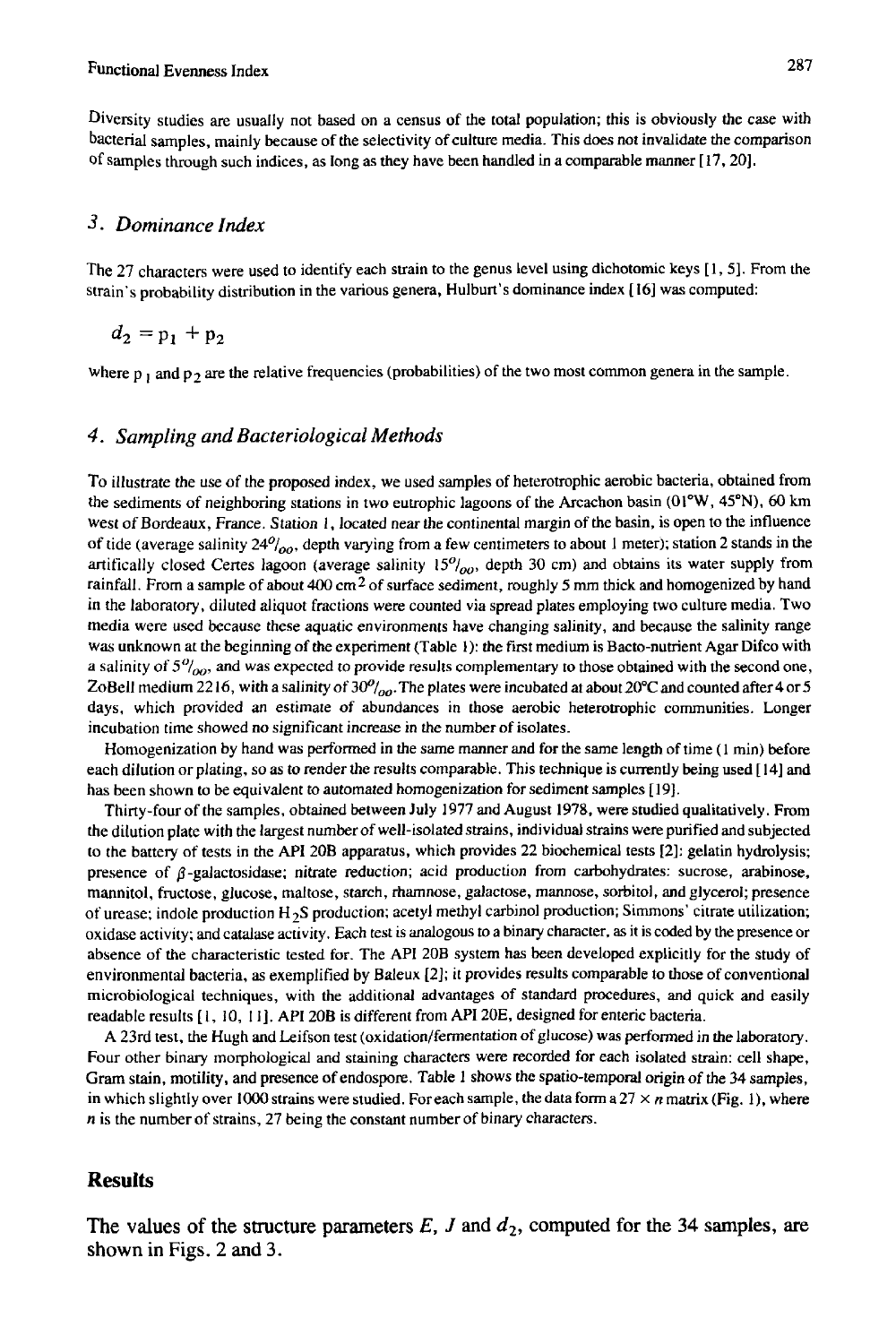|          |                                                                         | I        |                                                         |        |                                                                                           |                     |          |                                            |                |                                                          |                     |
|----------|-------------------------------------------------------------------------|----------|---------------------------------------------------------|--------|-------------------------------------------------------------------------------------------|---------------------|----------|--------------------------------------------|----------------|----------------------------------------------------------|---------------------|
|          |                                                                         |          |                                                         | Medium |                                                                                           | Medium <sub>2</sub> |          | Medium                                     |                |                                                          | Medium <sub>2</sub> |
| sampling | Date                                                                    | Salinity | z                                                       |        | 2                                                                                         |                     | Salinity | 2                                          |                | 2                                                        | z.                  |
|          | $7 - 07 - 13$                                                           |          | 0.10 <sup>5</sup>                                       |        | 1.106                                                                                     | ລ                   |          | $3.3 \cdot 10^{4}$                         |                | $1.5.10^{6}$                                             |                     |
|          |                                                                         |          | 1,9-106                                                 | ₽      |                                                                                           |                     |          | 2,5-105                                    |                | $0.10^{6}$                                               |                     |
|          | 77-07-20<br>77-08-55<br>77-08-77<br>77-12-03-16<br>78-02-16<br>78-03-30 |          | $3,6 - 107$                                             |        | $1,0.105$<br>$1,2.105$<br>$1,3.4.106$<br>$1,4.106$<br>$1,0.8.106$<br>$1,0.7.3$<br>$1,0.9$ |                     |          | 1,2-106                                    |                | $1,5.10^{7}$<br>2,8.106<br>2,0.106<br>3,5.106<br>3,5.106 |                     |
|          |                                                                         |          |                                                         |        |                                                                                           |                     |          | 1,4.10 <sup>5</sup>                        |                |                                                          |                     |
|          |                                                                         |          | $3,2.104$<br>1,0.10 <sup>4</sup><br>2,7.10 <sup>5</sup> |        |                                                                                           |                     |          | 2,5.10 <sup>5</sup><br>1,7.10 <sup>5</sup> |                |                                                          |                     |
|          |                                                                         | ని       |                                                         |        |                                                                                           |                     |          |                                            |                |                                                          |                     |
|          |                                                                         | ≌        | $4,5.10^{5}$                                            |        |                                                                                           | ž                   |          | 1,3.10 <sup>6</sup>                        |                |                                                          |                     |
|          |                                                                         | ⋍        | 1,6.10 <sup>5</sup>                                     |        | 6,4-106                                                                                   | ς                   |          | 7,2.10 <sup>5</sup>                        | ą,             |                                                          |                     |
|          | 78-05-05                                                                |          | 4,1.10 <sup>4</sup>                                     |        | 2,6-106                                                                                   | ని                  |          | 3,0.10 <sup>5</sup>                        | $\mathfrak{L}$ | 4,5-106                                                  |                     |
|          | 78-08-17                                                                |          | 3,3.10 <sup>5</sup>                                     |        | 8,0.107                                                                                   | ድ                   |          | 3,5-105                                    |                | 3,5-106                                                  |                     |

**Table** 1. Characteristics of the bacterial samples. Table 1. Characteristics of the bacterial samples.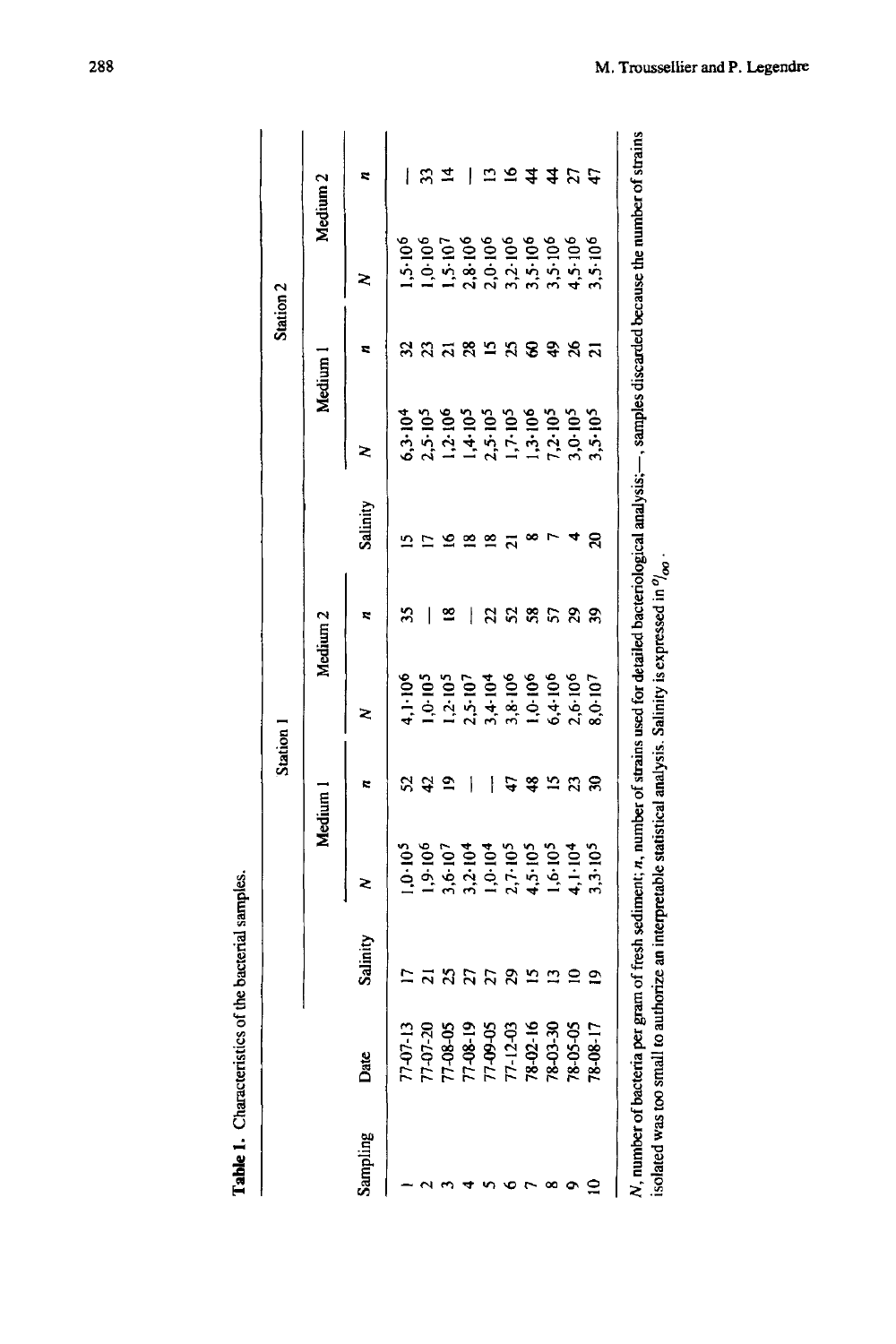

**Fig. 2. Structural parameters at station 1. Top: culture medium 1. Bottom: medium 2. Other characteristics of these samples are found in Table 1. Abscissa: sample number. Ordinate: dimensionless measures of evenness**  (for E and J), or relative frequencies (for  $d_2$ ).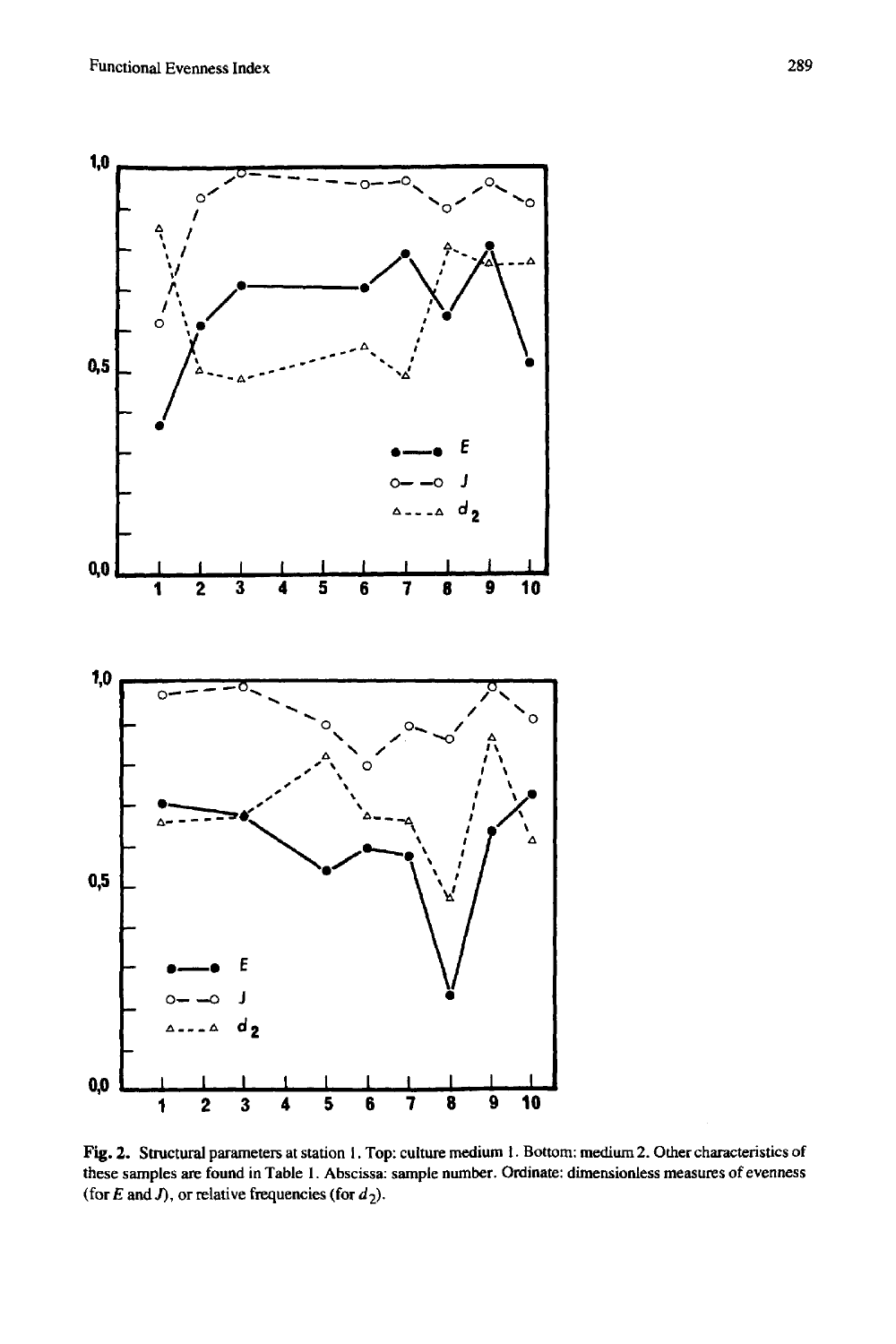

Fig. 3. Structural parameters at station 2. Top: culture medium 1. Bottom: medium 2. Other characteristics of these samples are found in Table I. Abscissa: sample number. Ordinate: dimensionless measures of evenness (for E and J), or relative frequencies (for  $d_2$ ).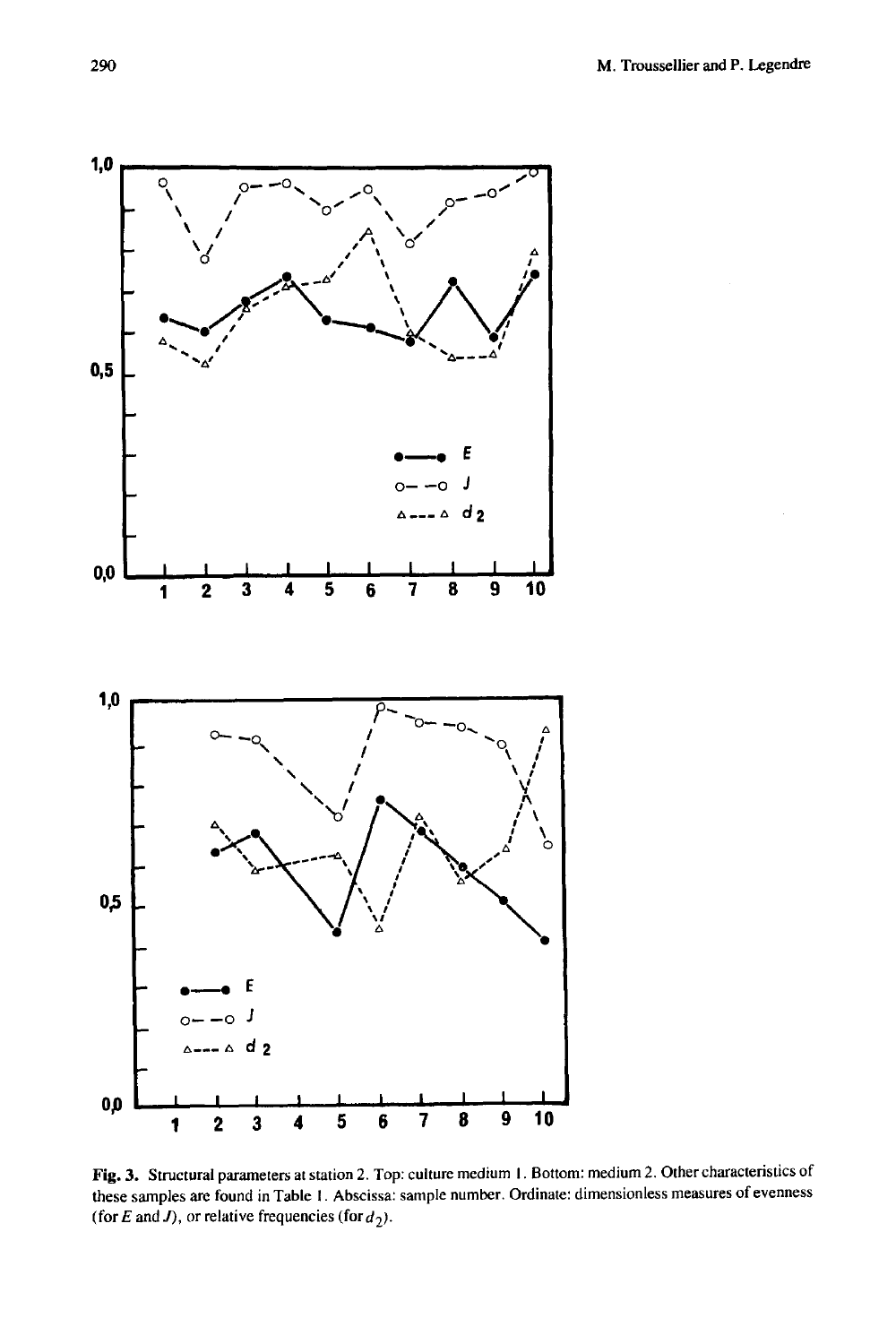Considering the long time intervals between samples, relative to the short generation time of bacteria, even the samples from the same series can be considered as statistically independent [24]. This makes it possible to use correlation coefficients to test the significance of the relations between parameters.

The Spearman rank correlation coefficient r was used to measure the relation between the three structural parameters of each of the four data series (two stations, two culture media). In all cases, a significant relation was found between functional evenness  $(E)$ and taxonomic evenness  $(J)$ , at the 5% probability level.<sup>1</sup> On the other hand, the dominance index  $(d<sub>2</sub>)$  is significantly related with E and J in only one case, station 1 medium 1, whereas in all other cases it is significantly related to neither  $E$  nor  $J$ , thus emphasizing the commonness of behavior of  $E$  and  $J$ .

Spearman's r was also used to study the relation between the number of species-like entities *m* and both evenness indices, since in classic diversity studies, the number of species and the evenness of their frequency distribution are considered as independent components of deversity [23]. Indeed, no significant relation was found between either m and E or m and J, thus showing that E shares with J this additional important property of independence from m.

One last remark should be made about the independence of the characters used in computing E. Indeed, bacteriological characters seldom measure completely different aspects of the strains. However, the use of mostly redundant characters may well cause important distortions of  $E$ , this being equivalent, at the extreme, to repeating certain characters in the data matrix corresponding to each sample. Inasmuch as the information duplicated has a marked effect in increasing or decreasing  $E$ , its repetition may have the described deleterious effect on  $E$ . This problem will also occur in numerical taxonomy, following which the eveness J was computed. In order to identify redundant characters, a correlation matrix was computed between the 27 characters, using as data base the percentages of presence in the 34 samples. Clustering this matrix showed groups of interrelated characters and made it possible to identify 17 primarily independent characters among the  $27$  originally available. Functional evenness  $E$  was computed again from these  $17$  characters, and showed no significant difference from  $E$  shown in Figs. 2 and 3, computed on the 27 characters. This demonstrates that in this case, the effect of redundant characters, if any, was negligible.

### **Discussion and Conclusions**

#### *Relation Between E and J*

The correlations, always significant between functional evenness  $E$  and taxonomic evenness  $J$ , in the samples studies here, show that  $E$  is indeed a measure of evenness, even though it does not require a taxonomic treatment prior to its computation. Consequently, one can choose between the two measures of evenness, which lead to comparable results.

Two reasons favor the choice of  $E$  over  $J$  when the data are of the type described above

<sup>&</sup>lt;sup>1</sup>This same relation between  $E$  and  $J$  was found recently in three experiments on the biodegradation of organic compounds over time, to be published elsewhere.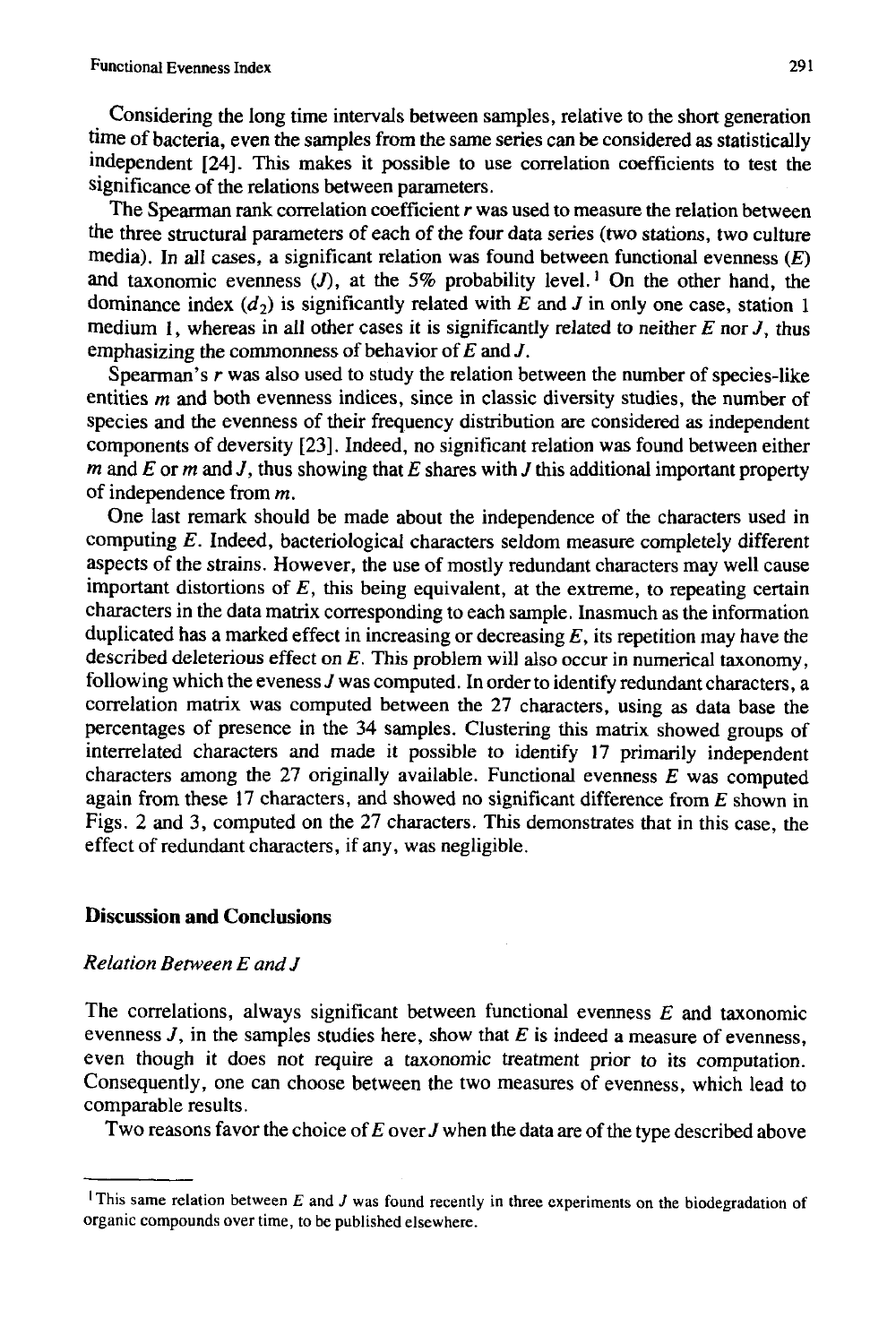and determination of species is not required. The first is that  $E$  varies more than  $J$  (larger coefficient of variation in all cases), thus making it potentially more sensitive to environmental influences; this is not surprising since there is a loss of information implied by the numerical taxonomic procedure, when passing from a metric distance matrix containing the complements of the simple matching coefficients (themselves representing the original data matrix), to the ultrametric matrix [28] which could represent clustering at the  $0.95$  similarity level. Secondly,  $E$  is much easier to compute than J which requires a prior numerical (or classic) taxonomic study of each sample, implying in bacteriology the choice of a more or less arbitrary level of clustering.

#### *Relation Between Evenness and Dominance*

The results presented above show few significant relations between the dominance index  $d_2$  and either one of the evenness indices E or J. This is not surprising as  $d_2$  was computed on dominant genera while the evenness indices describe the species-like level: Pielou [23] argues that the diversity of the various taxonomic categories is largely independent, to the point of being additive. On the other hand, the identifications with keys were made only to the genus level because the identification of environmental bacteria to the species level, with present-day knowledge, is costly if not impossible (see Introduction).

#### *Other Uses of the Functional Evenness Index*

It was briefly mentioned in the Methods section that the functional evenness index  $E$ could prove useful in other types of ecological studies. Indeed, ecologists must often deal with qualitative information, or with information that may seem quantitative or semiquantitative but in reality is qualitative. For instance, dosages of heavy metals or of other toxic components in animals are relevant only with relation to a threshold of toxicity for the species under study, and could be noted by binary coding: above or below this threshold. Other examples have been mentioned in connection with the weighting of characters, in the definition of  $E$ . In these and other cases, the use of synthetic indices which, like  $E$ , can be computed directly from the information available, could prove valuable in the characterization of community structure and behavior.

Finally, with data on the presence of selected biochemical compounds within individuals (or colonies in bacteriology), the functional evenness index makes it possible to measure the increase in biochemical diversity over time within populations, a subject which Odum [21] claims to be understudied.

## *Further Work*

One of our reviewers has been kind enough to suggest further experiments with the functional evenness index, and we take the liberty to report these valuable suggestions here. The problem is to follow the evolution of bacterial communities with time. In the case of natural communities, we can hope to study only a small fraction of the total number of bacteria in a sample, selected (by the bacteriological methodology) among the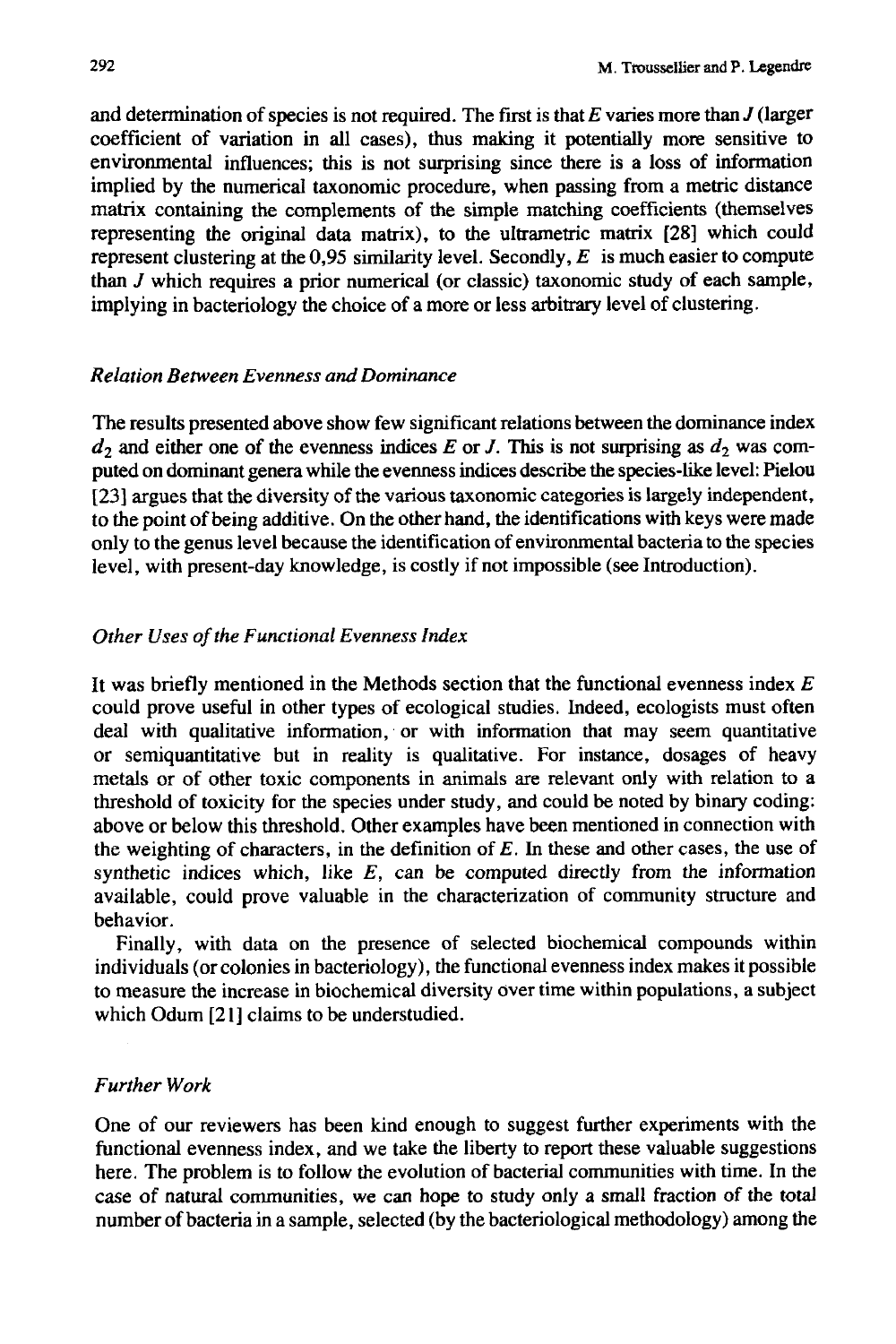**agar-cultivable strains. The two approaches suggested hereafter are experimental and consist of a follow-up of a synthetic bacterial community:** 

**Repeat the present paper's study in a big gnotobiotic aquarium with a mixture of agar-cultivable species, and follow changes first with none, then with one environmental parameter varying at a time. This would explain an entire system and 100% of the species present. Proceed to the functional evenness data analysis, using not AP120B characters (which measure capabilities and not activities), but rather data from either of the following methods:** 

**1. Use high-pressure liquid chromatography/gas chromatography/mass spectrometry analyses of specific compounds, described by White et al. [3, 4, 8] Find the concentration of each of 10 or 20 different hydrocarbons. Each compound becomes a character, and from its concentration we derive its proportion. Thus one treats chemical diversity.** 

**2. Incubate replicate samples with trace amounts of 10 or 20 different 3H-labeled organic substrates; do microantoradiography and record the percentage of cells incorporating each. This treats real in situ activities.** 

*Acknowledgements. The* field work was supported by contract CNEXO: ECOTRON No. 78-1843, and computer time was provided by contract DGRST "Etangs méditerranéens" No. 79-7-0416, both contracts to the Laboratoire d'Hydrobiologie Marine, Universit6 des Sciences et Techniques du Languedoc, Montpellier. The presence of P. Legendre in Montpellier was supported in part by NSERC Grant T 1735. We thank Prof. M. Amanieu and Dr. B. Baleux for their support of this work and critical review of the manuscript. We are also grateful to Lynne Hosley and Philippe Ross for revision of the English manuscript.

## **References**

- I. Baleux, B.: Dégradation biologique des agents de surface---Etude chimique et microbiologique. Thèse de doctorat d'Etat ès Sciences naturelles, Université de Montpellier. Réf. CNRS 12384 (1976)
- 2. Baleux, B.: A computer study of the evolution of aerobic heterotrophic bacterial populations in sewage and river waters. Microb. Ecol. 4, 53-65 (1977)
- 3. Bobble, R, J., and D. C. White: Characterization of benthic microbial community structure by highresolution gas chromatography of fatty acid methyl esters. Appl. Environ. Microbiol. 39, 1212-1222 (1980)
- 4. Bobble, R. J., J. S. Nickels, G. A. Smith, S. D. Fozio, R. H. Findlay, W. M. Davis, and D. C. White: Effect of light on biomass and community structure of estuarine detrital microbiota. Appl. Environ. Microbiol. 42, 150-158 (1981)
- 5. Buchanan, R. E., and N. E. Gibbons (eds.): Bergey's Manual of Determinative Bacteriology, 8th Ed. Williams & Wilkins Co., Baltimore (1974)
- 6. Chodorowski, A.: Ecological differentiation of turbellarians in Harsz-Lake. Pol. Arch. Hydrobiol. 6, 33-73 (1959)
- 7. Cowan, S. T.: Heretical taxonomy for bacteriologists. J. Gen. Microbiol. 61,145-154 (1970)
- 8. Davis, W. M., and D. C. White: Fiuorometric determination of adenosine nucleotide derivatives as measures of the mierofouling, detrital, and sedimentary microbial biomass and physiological status. Appl. Environ. Microbiol. 40, 539-548 (1980)
- 9. Debette, J., J. Losfeld, and R. Blondeau: Taxonomie numérique de bactéries telluriques non fermentantes à Gram-négatif. Can. J. Microbiol. 21, 1322-1334 (1975)
- 10. Feltham, R. K. A.: A taxonomic study of the Mieroeoccaceae. J. Appl. Bacteriol. 47,243-254 (1979)
- 11. Gauthier, M. J., and R. Clément: Essais d'application de microméthodes à l'étude taxonomique de bactéries hétérotrophes aérobies. Rev. Inst. Pasteur (Lyon) 11, 35-53 (1978)
- 12. Gower, J. C.: Some distance properties of latent root and vector methods used in multivariate analysis. Biometrika 53, 325--338 (1966)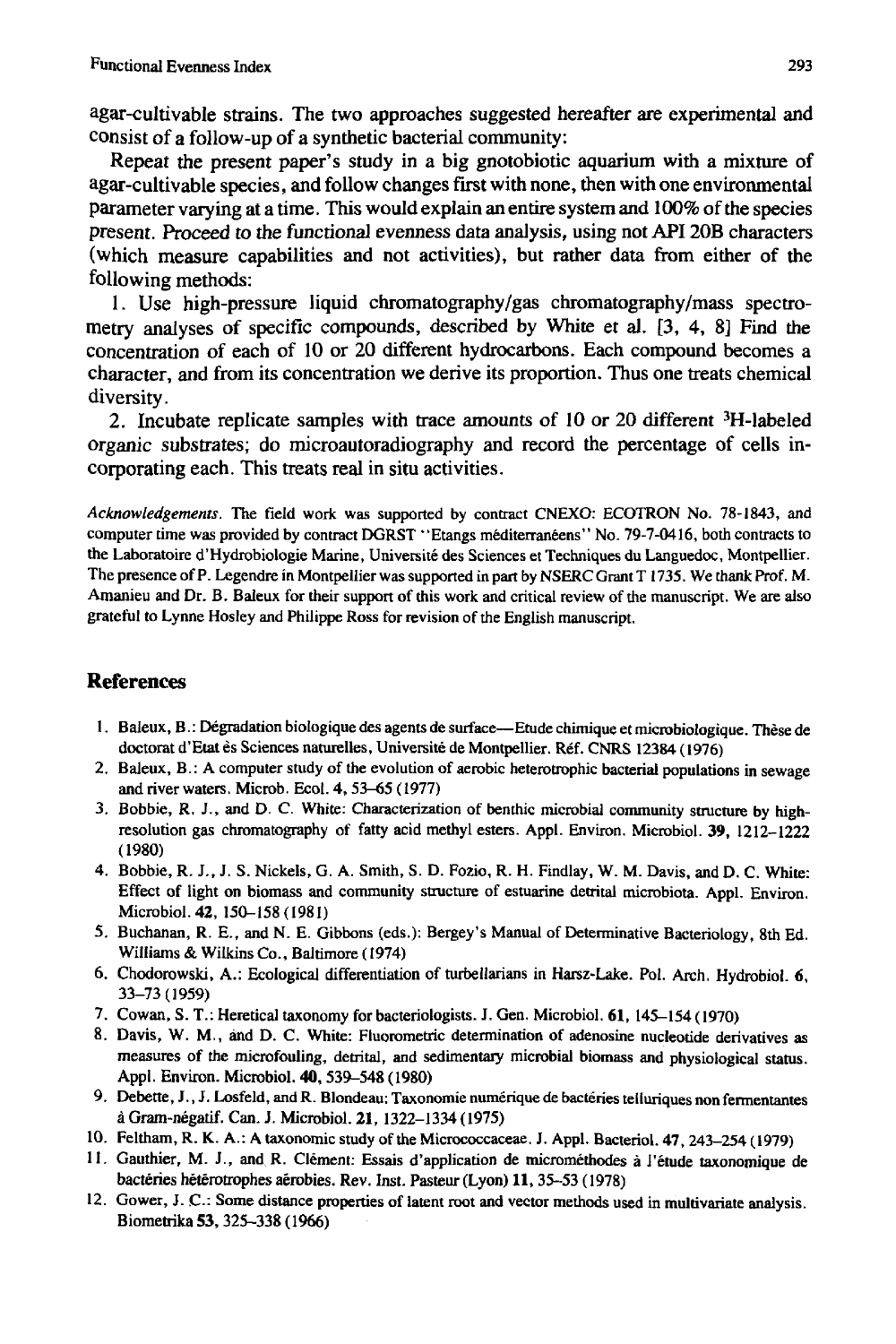- 13. Gower, J. C.: A comparison of some methods of cluster analysis. Biometrics 23,623-637 (1967)
- 14. Griffiths, A. J., and R. Lovitt: Use of numerical profiles for studying bacterial diversity. Microb. Ecol. 6, 35-43 (1980)
- 15. Hanxhurst, J. D., T. Kaneko, and R. M. Atlas: Characteristics of bacterial communities in the Gulf of Alaska. Microb. Ecol. 7, 167-182 (1981)
- 16. Hulburt, E. M.: The diversity of phytoplanktonic populations in oceanic coastal and estuarine regions. J. Mar. Res. 21, 81-93 (1963)
- 17. Kaneko, T., R. M. Atlas, and M. Krichevsky: Diversity of bacterial populations in the Beaufort Sea. Nature 270, 596-599 (1977)
- 18. Lance, G. N., and W. T. Williams: Computer programs for hierarchical polythetic classification 9 ("similarity analyses"). Comput. J. 9, 60-64 (1966)
- 19. Litchfield, C. D., J. B. Rake, J. Zindulis, R. T. Watanabe, and D. J. Stein: Optimization of procedures for the recovery of heterotrophic bacteria from marine sediments. Microb. Ecol. 1, 219-233 (1975)
- 20. Martin, Y. P., and M. A. Bianchi: Structure, diversity and catabolic potentialities of aerobic heterotrophic bacterial populations associated with continuous cultures of natural marine phytoplakton. Microb. Ecol. 5,265• (1980)
- 21. Odum, E. P.: Fundamentals of Ecology, 3rd Ed. W. B. Saunders, Philadelphia (1971)
- 22. Pielou, E. C.: The measurement of diversity in different types of biological collections. J. Theor. Biol. 13, 131-144 (1966)
- 23. Pielou, E. C.: An Introduction to Mathematical Ecology. Wiley-Intersciences,New York (1969)
- 24. Rheinheimer, G.: Microbial ecology of a brackish water environment. Ecological Studies 25. Springer-Verlag, New York (1977)
- 25. Root, R. B.: The niche exploitation pattern of the blue-gray gnatcatcher. Ecol. Monogr. 37, 317-319; 331-349 (1967)
- 26. Shannon, C. E.: A mathematical theory of communications. Bell Syst. Tech. J. 27, 379-423; 623-656 (1948)
- 27. Sneath, P. H. A.: Phylogeny of microorganisms. Symp. Soc. Gen. Microbiol. 24, 1-39 (1974)
- 28. Sneath, P. H. A., and R. R. Sokal: Numerical Taxonomy--The Principles and Practice of Numerical Classification. W. H. Freeman, San Francisco (1973)
- 29. Sokal, R. R., and C. D. Michener: A statistical method for evaluating systematic relationships. Univ. Kansas Sci. Bull. 38, 1409-1438 (1958)
- 30. Sonea, S., and M. Panisset: Introduction à la nouvelle bactériologie. Les Presses de l'Université de Montréal and Masson, Paris (1980)
- 31. Troussellier, M.: Approche expérimentale et méthodologique pour l'étude des peuplements bactériens d'un milieu lagunaire atlantique (domaine de Certes-Arcachon). Thèse de doctorat, Université des Sciences et Techniques du Languedoc, Montpellier ( 1981)
- 32. Williams, W. T., J. M. Lambert, and G. N. Lance: Multivariate methods in plant ecology. V. Similarity analyses and information-analysis. J. Ecol. 54,427-445 (1966)

#### **Appendix-The Standard Error of E**

The values of  $E$  were used without standard error in our example, since they did not have to be looked at as estimates of properties from larger universes, but merely as descriptions of the bacterial samplings themselves. This did not prevent us from comparing them, through correlation, with other properties of the same series of samplings, such as J and  $d_2$ .

In other situations, a statistical sample (not to be confused with an ecologist's sample of biological material, called "sampling" here) of element measurements is meant to represent a statistical population. Several samples can be compared to see if they are likely to have been drawn from the same population, through t-tests for two samples, or one-way analysis of variance for several samples. In this case, one needs to know the samples' means as well as the standard errors of these means.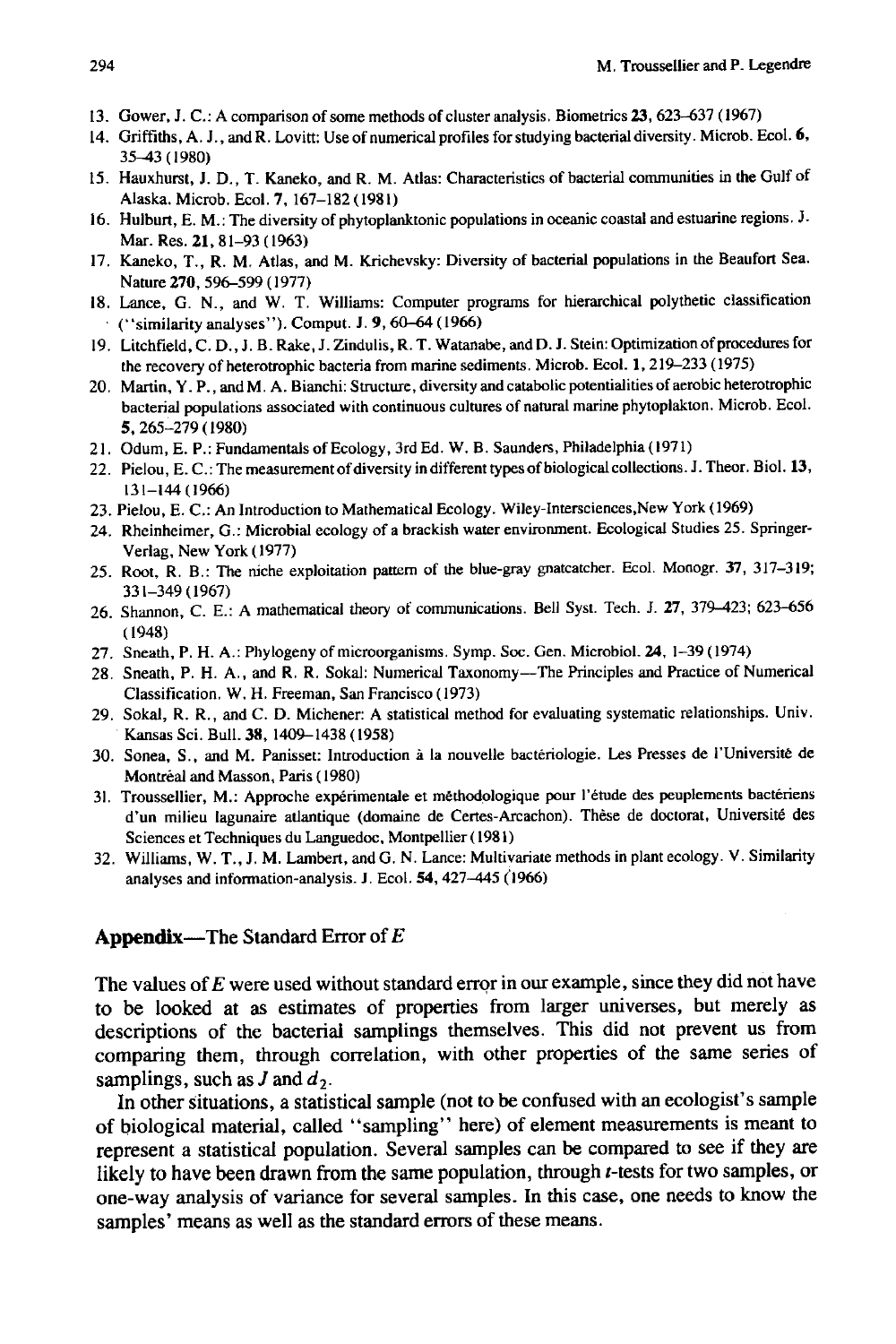Several methods are available in the literature for computing the standard error of Shannon's diversity statistic H. One of these requires several samplings and looks at each one as representing an element in the population of all possible samplings; other methods make use of a single sampling and manage to compute from it a standard error for  $H$ .

If a large number of independent samplings are available for a given area, it has been shown  $[4, 6, 7]$  how to cumulate the samplings until H reaches stability, and then to obtain independent estimates of  $H$ . It is then possible to compute their mean and variance, from which the standard error of  $H$  can be calculated.

Mills and Wassel [5] agree that the variance of H must be computed on the basis of several independent samples from the same community, as above. When this cannot be done (as in surveys involving several sampling times or several stations), they advocate the use of rarefaction instead of  $H$ , since a measure of the estimation error can be attached to it. These authors have also tried to divide the sampling into a fixed number of  $(small)$ ) subsamplings, then to compute the mean and the variance of  $H$  throughout the subsamplings and finally the standard error of  $H$ . However, they rightfully note that the subsamplings'  $H$  are always an underestimation of the sampling's  $H$ , due to impoverishment in species,  $H$  being sensitive to the proportion of rare species present in the samplings but likely to be absent from most of the subsamplings. They conclude that this is not a proper way to compute a variance for  $H$  from a single sampling.

In bacterial ecological studies of natural environments, however, even if one could cumulate samplings until  $H$  stabilizes, as in Pielou [6], we suspect that the heterogeneity of a natural bacterial environment may be such that  $H$  may never stabilize as samples are added, but continues to increase, showing thus a gradual shift in our ecological scale of perception as the biocoenosis becomes more and more encompassing.

Basharin gives a formula, reported by Lloyd et al. [3], for the standard error of a single  $H$  value, computed from a large number of individuals sampled at random from a whole community. Complementing this formula, Hutcheson  $[2]$  derived a t-test for comparing two  $H$  estimates.

A final and more realistic method uses the so-called jackknife procedure, a statistical technique designed specifically for analyzing novel statistics. Chiefly, it consists of obtaining N different estimates of the statistic (here  $H$ ) after removing in turn each of the  $N$  individuals or isolates identified in a single sampling; even when a single-isolate species is removed, the error in  $H$  is not very large. From each estimate of  $H$ , a so-called pseudovalue is calculated; the mean and standard error of the statistic,  $H$ , are then computed from the pseudovalues. See Sokal and Rohlf [8] for the details. This method has been applied to  $H$  by Adams and McCune [1].

As for evenness, Pielou [7] has shown that the standard error of  $J$  cannot be estimated directly from the standard error of  $H$  when  $s$ , the true number of species in the population, is simply estimated by the number of species  $m$  in the sampling, as is usually the case in routine survey work. The reason is that  $J$  is then a ratio of two random variables, each with a sampling variance.

This problem does not hold for  $E$ , the index of functional evenness, since the divisor used,  $I_{\text{max}}$ , is not a random variable but rather a constant times a predetermined number of tests. Any one of the methods above--including the jackknife procedure-- could be used, depending on the situation, to obtain an estimate of the standard error of  $I$ . From that point, one simply divides it by the constant  $I_{\text{max}}$  to get the standard error of E.

We are grateful to our statistician colleagues, Dr. Yves Lepage from Université de